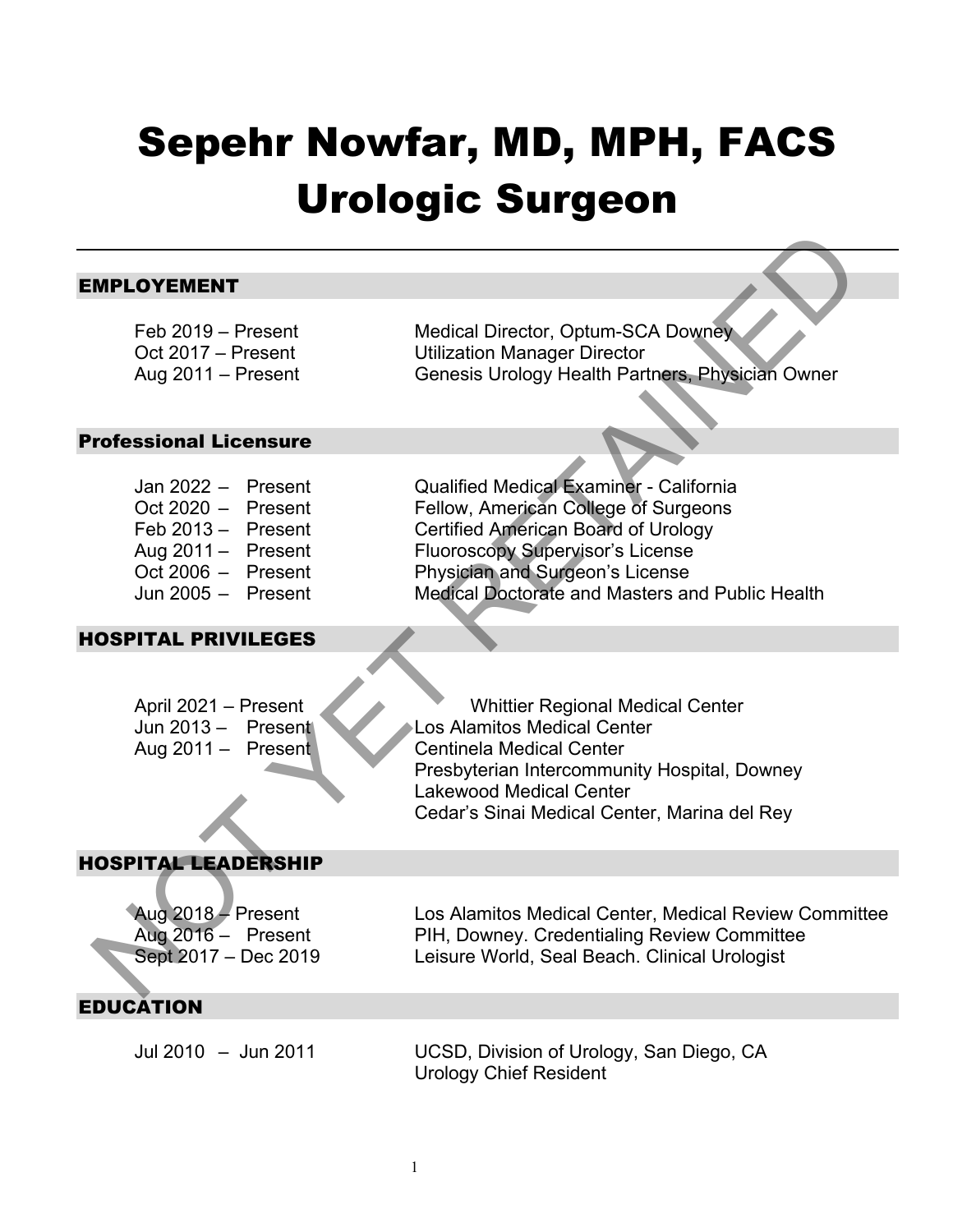| Jul 2006 - Jun 2011             | UCSD Division of Urology, San Diego, CA<br><b>Urology Resident</b>                                                                                                                       |
|---------------------------------|------------------------------------------------------------------------------------------------------------------------------------------------------------------------------------------|
| $Oct 2005 - Jun 2006$           | LAMC Kaiser-Sunset Dept. of Surgery, Los Angeles, CA<br><b>Preliminary Urology Resident</b>                                                                                              |
| Jul 2005 - Sep 2005             | Tulane University School of Medicine, New Orleans, LA<br><b>Preliminary Urology Resident</b>                                                                                             |
| Sep 2001 - Jun 2005             | Tulane University School of Medicine, New Orleans, LA<br>Doctor of Medicine                                                                                                              |
| Sep 2000 - Jun 2005             | Tulane University School of Medicine, New Orleans, LA<br><b>Master of Public Health</b>                                                                                                  |
| Aug 1999 - May 2000             | Tulane University School of Medicine, New Orleans, LA<br><b>Anatomy Certification Program Certificate</b>                                                                                |
| Sep 1995 - Jun 1999             | University of California, Berkeley<br>Bachelor, Molecular & Cellular Biology, with honors                                                                                                |
| Aug 1991 - Jun 1995             | William Howard Taft High School, Tarzana, CA<br>High School Diploma, with honors                                                                                                         |
| <b>ESEARCH</b>                  |                                                                                                                                                                                          |
| Sept 2017 - Sept 2018           | <b>Principal Investigator</b><br>Aquinox and Interstitial Cystitis (closed 2018)                                                                                                         |
|                                 | Principal Investigator<br>AGX and female stress urinary incontinence<br><b>Principal Investigator</b><br>Novel B3 agonist and female urge incontinence                                   |
| Aug 2003 - Dec 2005             | <b>Research Assistant;</b><br>Primary Investigator: Wayne J.G. Hellstrom, MD, FACS<br>Erectile dysfunction and Peyronie's Disease research<br>Dept of Urology. Tulane School of Medicine |
| <b>Jan 2001</b><br>$-$ Sep 2002 | Research Assistant;                                                                                                                                                                      |

## RESEARCH

| Sept 2017 - Sept 2018           | <b>Principal Investigator</b><br>Aquinox and Interstitial Cystitis (closed 2018)                                                                                                         |
|---------------------------------|------------------------------------------------------------------------------------------------------------------------------------------------------------------------------------------|
|                                 | Principal Investigator<br>AGX and female stress urinary incontinence<br>Principal Investigator<br>Novel B3 agonist and female urge incontinence                                          |
| Aug $2003 -$<br>Dec 2005        | <b>Research Assistant:</b><br>Primary Investigator: Wayne J.G. Hellstrom, MD, FACS<br>Erectile dysfunction and Peyronie's Disease research<br>Dept of Urology. Tulane School of Medicine |
| <b>Jan 2001</b><br>$-$ Sep 2002 | Research Assistant:<br>Primary Investigator: Douglas P. Slakey, MD, MPH, FACS<br>Transplant recipients and telemedicine research<br>Dept of Surgery. Tulane School of Medicine           |
| Dec 1999 – Feb 2001             | Research Assistant;                                                                                                                                                                      |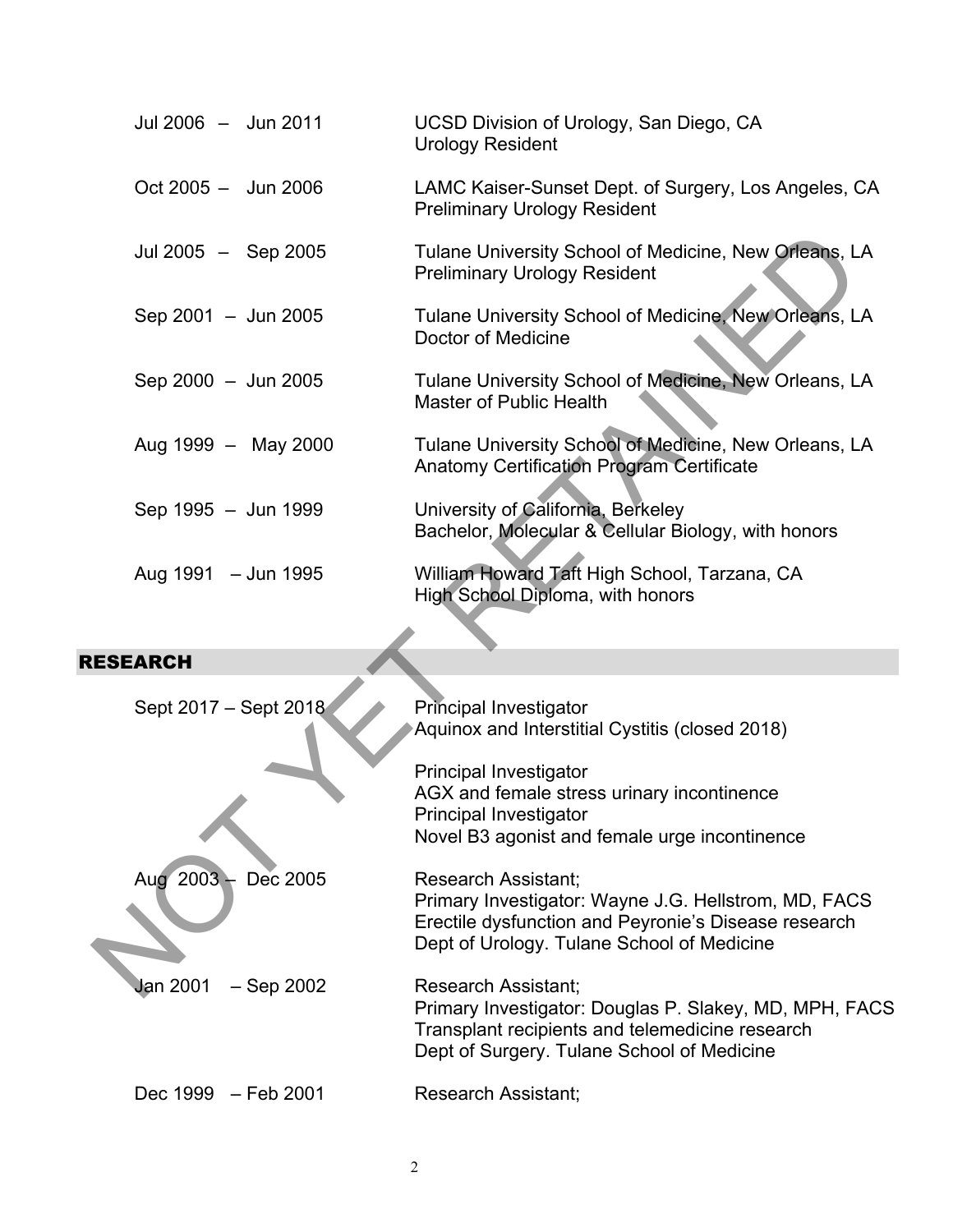Primary Investigator: Steven M. Hill, PhD Melatonin and the prevention of breast cancer Dept of Structural Biology. Tulane School of Medicine

#### EDUCATIONAL EMPLOYEMENT

| DUCATIONAL EMPLOYEMENT                                      |                                                                                                                                                                                                                                                |
|-------------------------------------------------------------|------------------------------------------------------------------------------------------------------------------------------------------------------------------------------------------------------------------------------------------------|
| Dec 1999 - Apr 2002                                         | MCAT lecturer, student coordinator<br>Princeton Review, New Orleans, LA                                                                                                                                                                        |
| Aug $2000 - Dec 2001$                                       | <b>Histology Teaching Assistant</b><br><b>Gross Anatomy Teaching Assistant</b><br>Tulane University School of Medicine, New Orleans, LA                                                                                                        |
| <b>UBLICATIONS</b>                                          |                                                                                                                                                                                                                                                |
| 22(3): 225-9                                                | Nowfar S, Kopp R, Palazzi-Churas K, Derweesh IH, Kane CJ. Initial experience with aspiri<br>use during robotic radical prostatectomy. J Laparoendosc Adv Surg Tech A: 2012 Apr;                                                                |
| 78(5):1029-33                                               | Nowfar S, Palazzi-Churas K, Chang DC, Sur RL. The relationship of obesity and gender<br>prevalence changes in United States inpatient nephrolithiasis. Urology: 2011 Nov;                                                                      |
| March 2011.                                                 | Nowfar S, Sur RL. Nephrolithiasis: Gender discrepancy gap is narrowing. Urology Times                                                                                                                                                          |
| Nationwide Inpatient Sample. Urology June 2011.             | Nowfar S, Palazzi-Churras K, Sur R. Obesity, Gender, and Nephrolithiasis: A Review of the                                                                                                                                                      |
| Peyronie's disease. J Sex Medicine. 2005 Sept. 2(5):709-715 | Kendirci M, Usta MF, Matern R, Nowfar S, Atug F, Sikka SC, Hellstrom WJG. The impact of<br>intralesional interferon alpha-2b injection therapy on penile blood flow in men with                                                                |
|                                                             | Kendirci M, Nowfar S, Gur S, Jabren GW, Sikka SC, Hellstrom WJG. The relationship<br>between the type of penile abnormality and penile vascular status in patients with<br>Peyronie's Disease. J Urol. 2005 Aug; 174(2):632-5; discussion 635. |
|                                                             | Kendirci M. Nowfar S. Hellstrom WJG. The impact of vascular risk factors on erectile                                                                                                                                                           |

#### PUBLICATIONS

Kendirci M, **Nowfar S**, Hellstrom WJG. The impact of vascular risk factors on erectile function. Timely Top Med Cardiovasc Dis. 2005 Apr 1;9:E11.

Kendirci M, **Nowfar S**, Hellstrom WJG. The impact of vascular risk factors on erectile function. Drugs Today, 2005 Jan;41(1):65-74 (Review)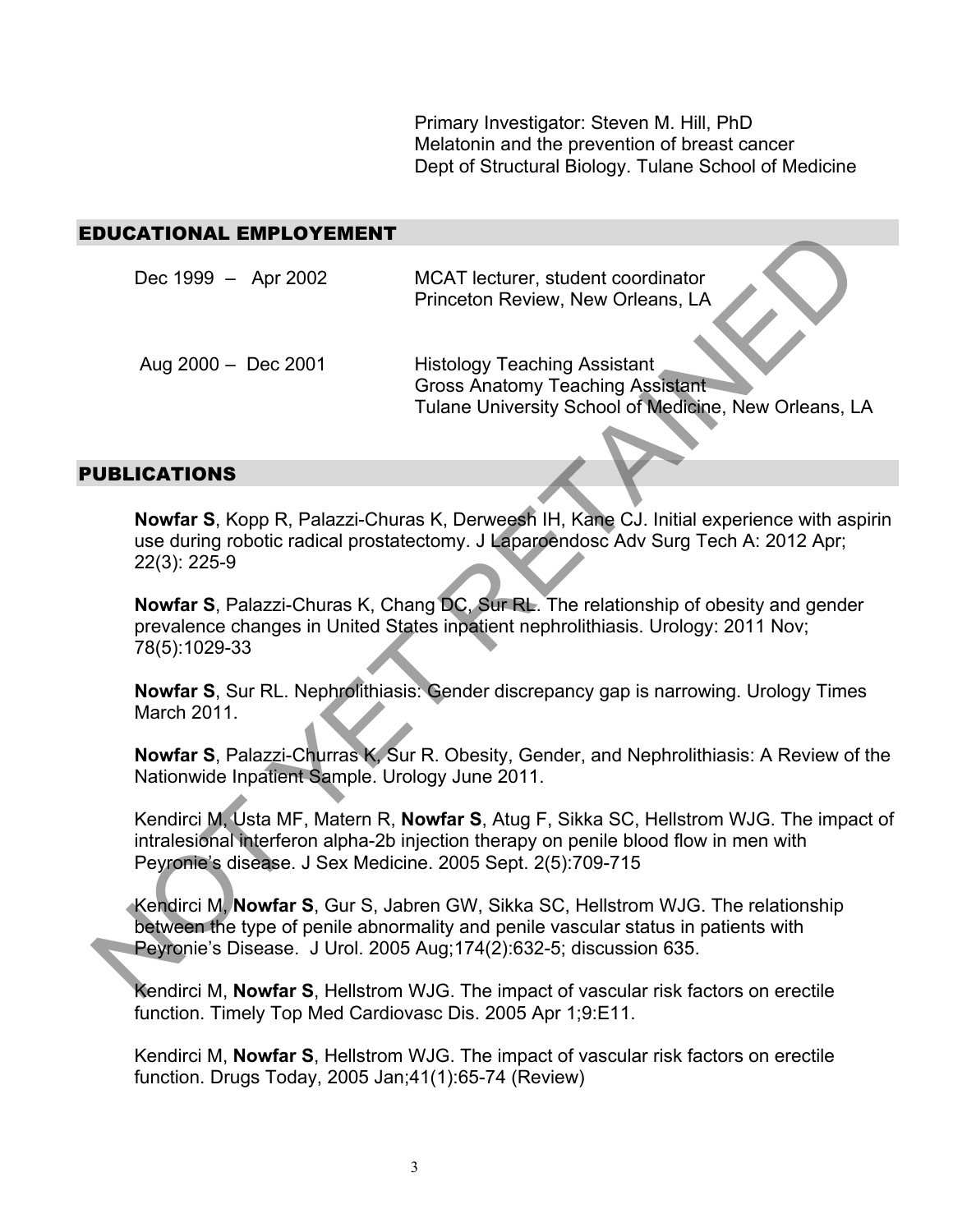Slakey DP, **Nowfar S**. Factors affecting patient-physician communication via the Internet. J Healthc Inf Manag. 2004 Winter;18(1):81-85.

Slakey DP, **Nowfar S**. Internet use by a multidisciplinary transplant clinic population. Transplantation. 2003 Jan 15;75(1):155-157.

**Nowfar** S, Teplitzky SR, Melancon K, Kiefer TL, Cheng Q, Dwived PD, Bischoff ED, Moro K, Anderson MB, Dai J, Lai L, Yuan L, Hill SM. Tumor prevention by 9-cis-retinoic acid in the N-nitroso-N-methylurea model of mammary carcinogenesis is potentiated by the pineal hormone melatonin. Breast Cancer Res Treat. 2002 Mar;72(1):33-43. Nowfar S, Teplitzky SR, Melancon K, Kiefer TL, Cheng Q, Dwived PD, Bischoff ED, Mo<br>
K, Andresson MB, Dai J, Lai L, Yuan L, Hill SM. Tumor prevention by 9-cis-reficiols act<br>
N-nitroso-N-methylurea model of mammary carcinoge

#### ABSTRACTS AND PRESENTATIONS

**Nowfar S**, Palazzi-Churras K, Sur R. Obesity, Gender, and Nephrolithiasis: A Review of the Nationwide Inpatient Sample. American Urological Association. San Francisco, CA. June 2010

**Nowfar S**, Kopp R, Palazzi-Churras K, Derweesh I, Kane CJ. Robotic Assisted Laparoscopic Radical Prostatectomy and Concurrent Aspirin Use. Initial Experience. American Urological Association. San Francisco, CA. June 2010

**Nowfar S**, Godebu E, Bazzi W, Silberstein J, DiBlasio CJ, Palazzi-Churras K, Cohen S, Mehrazin R, Patterson AL, Kane CJ, Derweesh I. Impact of Non-Ischemic Technique on Intermediate Renal Function after Open Partial Nephrectomy. Western Section American Urological Association. Las Vegas, NV. October 2009.

**Nowfar S**, Kopp R, Palazzi-Churras K, Derweesh I, Kane CJ. Robotic Assisted Laparoscopic Radical Prostatectomy and Concurrent Aspirin Use. Initial Experience. Western Section American Urological Association. Las Vegas, NV. October 2009.

**Nowfar S**, Sakamoto K, Acosta-Miranda AM, Will T, Turk TMT. Unique Stone Compositions in Synchronous Bilateral Renal Calculi. Western Section American Urological Association. Las Vegas, NV. October 2009.

**Nowfar S**, Silberstein J, Dicks B, Kane CJ. Robotic Lymphadenectomy, Techniques and Adequacy. San Diego Urological Association, May 2009. Second place winner.

Im R, **Nowfar S**, Silberstein J, Alagiri M. Ventral Urethral Mobilization and Glanuloplasty: A Simple Technique for Distal Hypospadias Repair. *Moderated Poster Session. The 84th Annual AUA Western Section; October 26th-30th, 2008; Monterey, CA.*

Kendirci M, Matern R, **Nowfar S**, Venable D, Hoing S, McCullough A, Hakim LS, Nehra A, Pryor JL, Templeton LE, Sikka SC, Hellstrom WJG. Single-blind, multicenter, placebocontrolled, parallel study to asses the safety and efficacy of intralesional interferon alpha-2b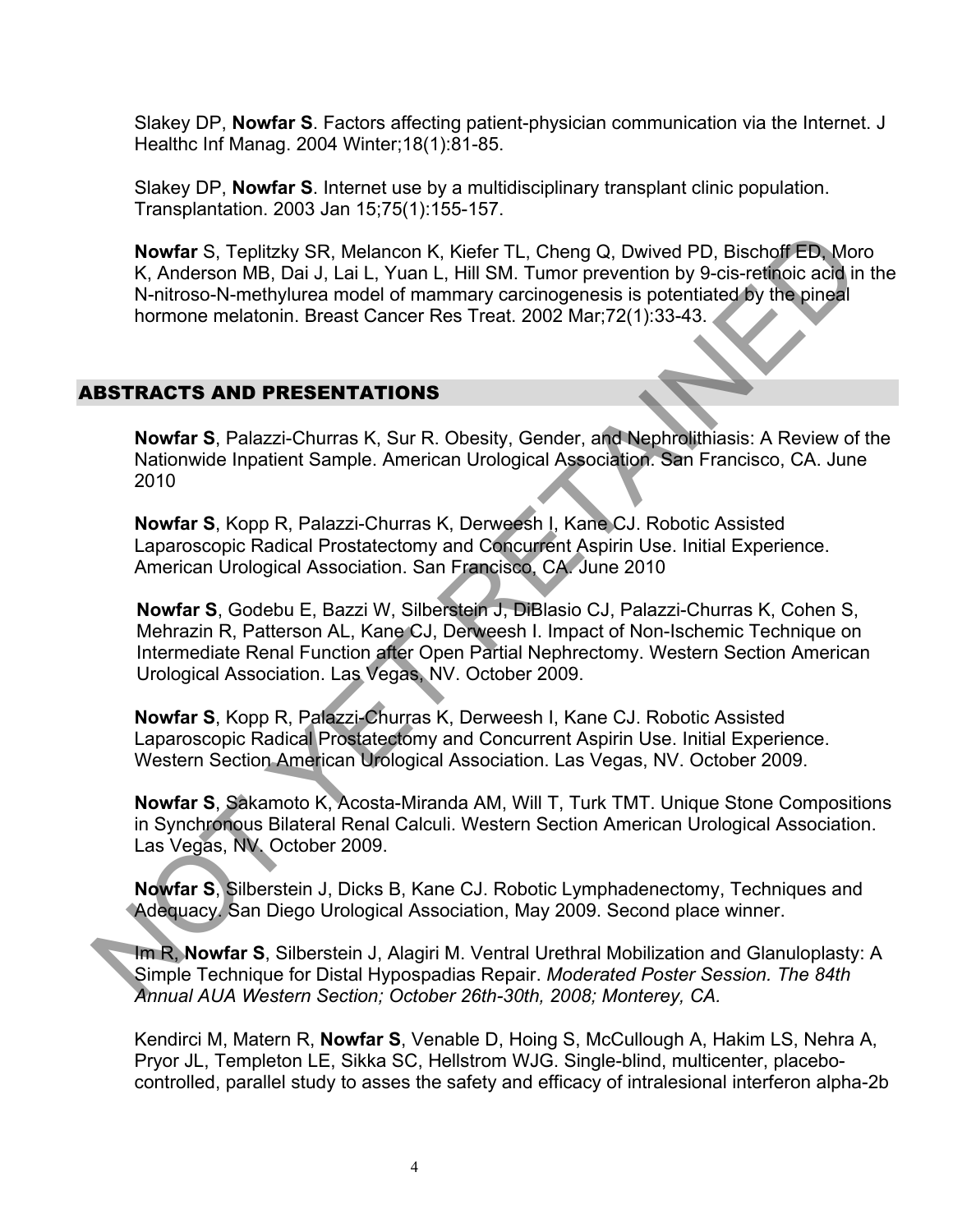in the non-surgical treatment of Peyronie's disease. American Urological Association Conference, San Antonio. May 2005.

Kendirci M, Matern R, **Nowfar S**, Venable D, Hoing S, McCullough A, Hakim LS, Nehra A, Pryor JL, Templeton LE, Sikka SC, Hellstrom WJG. Single-blind, multicenter, placebocontrolled, parallel study to asses the safety and efficacy of intralesional interferon alpha-2b in the non-surgical treatment of Peyronie's disease. Southeastern section of American Urological Association. March 2005.

Kendirci M, **Nowfar S**, Bivalacqua TJ, Gur S, Sikka SC, Hellstrom WJG. Relationship of penile curvature type and penile vascular status in men with Peyronie's Disease. Southeastern section of American Urological Association. March 2005.

Kendirci M, **Nowfar S**, Gur S, Walsh D, Sikka SC, Hellstrom WJG. Relationship of penile curvature type and penile vascular status in men with Peyronie's Disease. International Society for Sexual and Impotence Research, October 17 – 21, 2004. Buenos Aires, Argentina.

**Nowfar, S.** Primary Prevention and Screening in Metabolic Syndrome. American Academy of Family Practice. October 2003. New Orleans, LA.

#### PROFESSIONAL CONFERENCES

AUA. San Diego, CA. May 2015 AUA. Chicago, Il. May 2011 AUA. San Francisco, CA. May 2010 UCSD Post-Graduate Course. La Jolla, Ca. March 2010 Western Section AUA. Las Vegas, Nevada, October 2009 AMS Male Pelvic Health Workshop. University of Washington, August 2009 UCSD Post-Graduate Course. La Jolla, Ca. February 2009 Challenging Cases in Urologic Oncology. Sponsored by UCSD. Westin San Diego, February 2008. controlled, parallel study to asses the salely and elitically consider the first of April The hon-surgical treatment of Peyronie's disease. Southeastern section of Aprilian<br>Urological Association. March 2005.<br>
Nendrick M.

New Technologies and innovative treatment strategies for Genitourinary Malignancies. Sponsored by City of Hope. Hotel Del Coronado, San Diego. September 2007.

#### HONORS AND AWARDS

| Oct 2020   | Patient's Choice Award, 5 Year Honoree       |
|------------|----------------------------------------------|
| June 2020  | Compassionate Doctor, 5 Year Honoree         |
| March 2020 | America's Most Honored Doctors, Top 1%       |
| Jan 2020   | <b>Patient's Choice Award</b>                |
| May 2019   | America's Most Honored Professionals, Top 1% |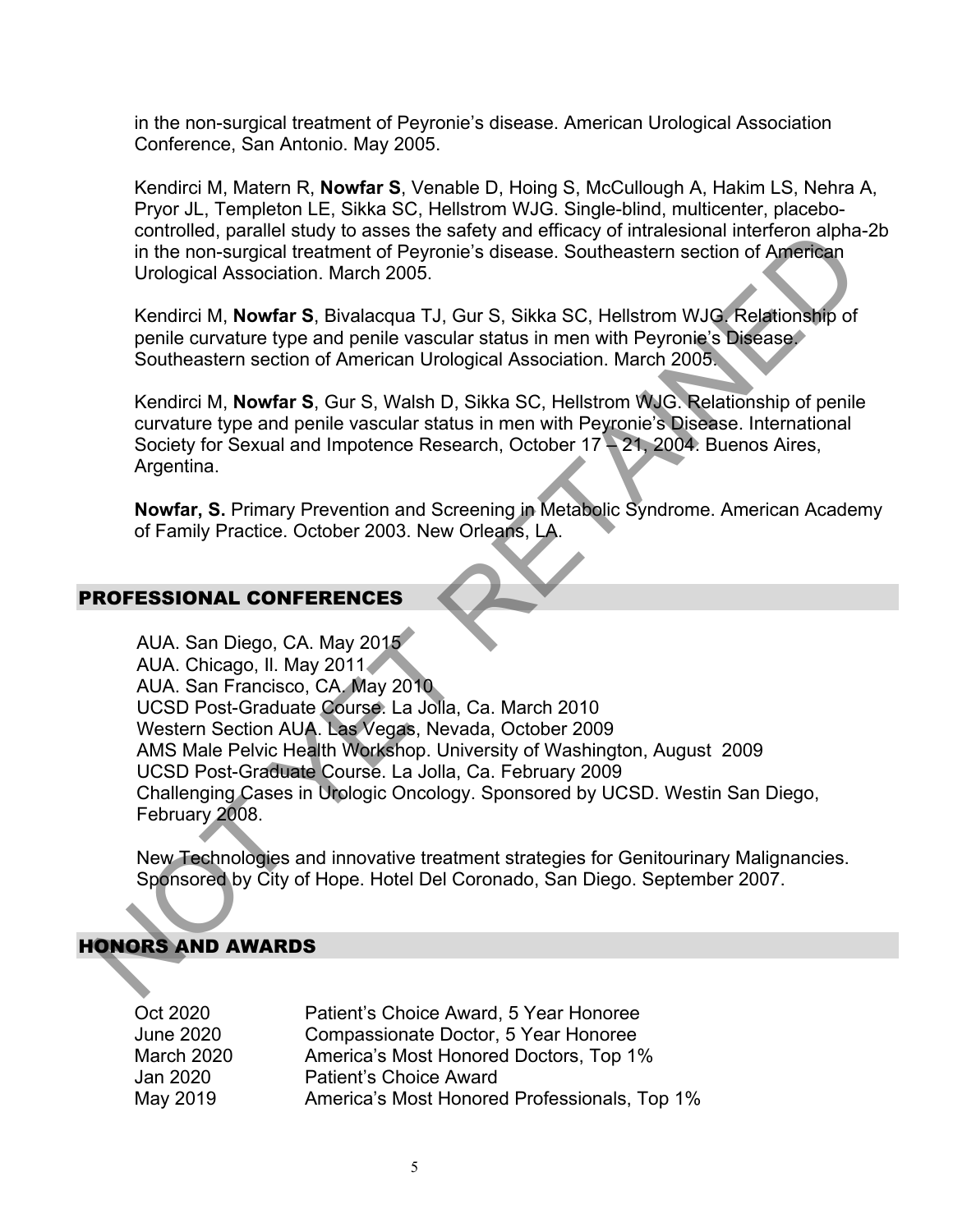| Jan 2019                    | <b>Patient's Choice Award</b> |                                                                       |
|-----------------------------|-------------------------------|-----------------------------------------------------------------------|
| <b>Jun 2018</b>             |                               | Top Doctor Award. www.TopDoctors.com                                  |
| May 2018                    |                               | America's Most honored Professionals, Top 1%                          |
| March 2018                  | <b>Patient's Choice Award</b> |                                                                       |
| <b>Jun 2018</b>             |                               | Intuitive Surgical. Completed 100 robotic surgeries                   |
| April 2017                  |                               | America's Most Honored Professionals, Top 5%                          |
| April 2016                  |                               | America's Most Honored Professionals, Top 5%                          |
| Jan 2014                    |                               | <b>Compassionate Doctor Award</b>                                     |
| Sept 2013                   | <b>Patient's Choice Award</b> |                                                                       |
| May 2013                    |                               | Top Doctor Award. www.Vitals.com                                      |
| May 2012                    |                               | <b>Most Compassionate Doctor Award</b>                                |
| May 2010                    |                               | Speaker Award, SD Urologic Society                                    |
| May 2010                    |                               | Sexual Medicine Society of North America, Sponsored Prosthetic Lab    |
| <b>Jun 2009</b>             |                               | Green Memorial Award. Outstanding AUA in-service performance          |
| Oct 2009                    |                               | Speaker Award, Western Section AUA                                    |
| Aug 2009                    |                               | West Section, American Urologic Association. First Place Poster Award |
| Aug 2009                    |                               | American Medical System. Sponsored Prosthetic Lab                     |
| May 2009                    |                               | Speaker Award, SD Urologic Society                                    |
| Mar 2002                    |                               | Third place in intramural soccer                                      |
| Aug 2000                    |                               | Princeton Review, Outstanding MCAT Instructor award                   |
| <b>Jun 2000</b>             |                               | Cancer Association of Greater New Orleans. nm23 and breast cancer.    |
| Jun 1999                    | <b>Golden Key Honors</b>      |                                                                       |
|                             |                               |                                                                       |
|                             |                               |                                                                       |
| <b>OLUNTEER ACTIVITIES</b>  |                               |                                                                       |
|                             |                               |                                                                       |
| Dec 2021 - present          |                               | Sephardic Temple, Tifereth Isreal<br><b>Board Member</b>              |
|                             |                               |                                                                       |
| May 2009                    |                               | <b>UCSD Medical School Instructor</b>                                 |
|                             |                               | <b>Male Physical Exam</b>                                             |
|                             |                               |                                                                       |
| <b>Jul 2009</b><br>Dec 2009 |                               | <b>Upward Bound</b>                                                   |
|                             |                               | Disadvantage High School Student Counselor                            |
|                             |                               |                                                                       |
| Sep 2001<br>Jun 2003        |                               | Ozanam Homeless Shelter;                                              |
|                             |                               | Tuberculosis Tester, Pharmacy Dispensary                              |
|                             |                               |                                                                       |
|                             |                               | <b>Brantley Homeless Shelter;</b>                                     |
|                             |                               | <b>Tuberculosis Tester, Pharmacy Dispensary</b>                       |
|                             |                               |                                                                       |
|                             |                               |                                                                       |

# VOLUNTEER ACTIVITIES

| Dec 2021 - present          | Sephardic Temple, Tifereth Isreal<br><b>Board Member</b>                      |
|-----------------------------|-------------------------------------------------------------------------------|
| May 2009                    | <b>UCSD Medical School Instructor</b><br><b>Male Physical Exam</b>            |
| <b>Jul 2009</b><br>Dec 2009 | <b>Upward Bound</b><br>Disadvantage High School Student Counselor             |
| Sep 2001<br><b>Jun 2003</b> | Ozanam Homeless Shelter:<br>Tuberculosis Tester, Pharmacy Dispensary          |
|                             | <b>Brantley Homeless Shelter;</b><br>Tuberculosis Tester, Pharmacy Dispensary |
|                             | Bridge House;<br><b>Drug Rehabilitation Counselor</b>                         |
|                             | Doctors Ought to Care;<br><b>Smoking Prevention in Primary Education</b>      |